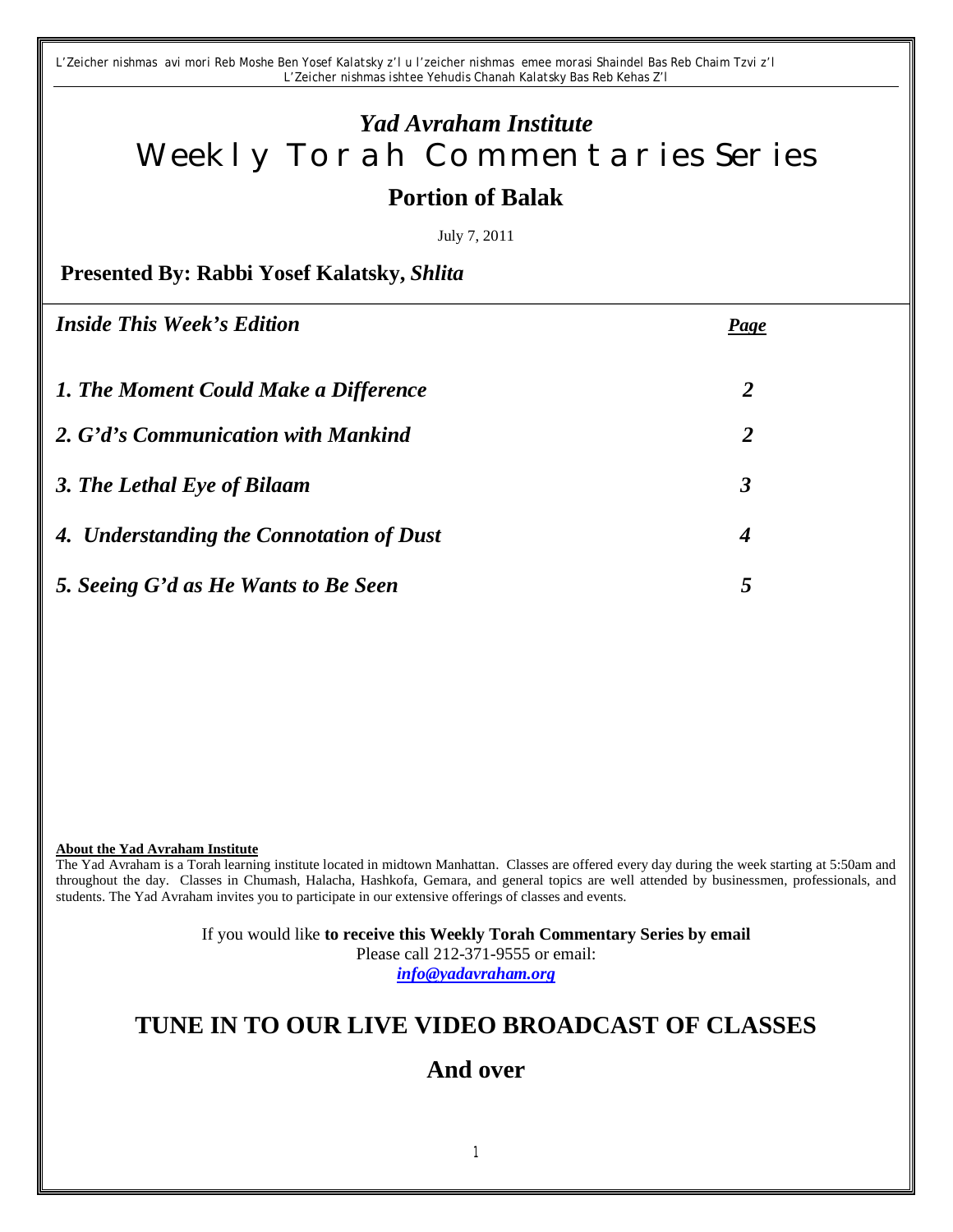*Yad Avraham Institute B"H New York July 7, 2011*

## **Balak**

## *Presented by* **Rabbi Yosef Kalatsky,** *Shlita Dean*

## *1. The Moment Could Make a Difference*

At the beginning of the Portion of Balak, Rashi cites the Midrash that asks, "Why did G'd allow His Divine Presence to come upon a non-Jew (Bilaam) who was evil?" In order to be qualified as a prophet, one must possess special spiritual qualities and characteristics. Not only was Bilaam deficient in every quality, he was evil and the antithesis of all that is holy. The Midrash explains, "It is so that when the Day of Judgment will come upon the nations of the world for all the evil that they had perpetrated they will not be able to respond to G'd that they chose an evil path because they were not given a prophet as the Jewish people were given. Thus, G'd offered them Bilaam as their prophet." If G'd would have offered them a prophet such as Moshe, then they would have had a chance to perceive truth and holiness. However, He presented them with Bilaam, who was a personification of evil whose behavior was depraved and perverted. He was a man who despised and detested spirituality to the extreme. Although he was a prophet, he believed that he could deceive G'd. Why was Bilaam, a man who was evil, a valid response to the claim of the nations of the world?

The Gemara in Tractate Zevachim tells us that when G'd was giving the Torah at Sinai to the Jewish people, the earth quaked so violently that the nations of the world believed that the world was coming to an end. They came to Bilaam, their prophet, stating, "G'd is destroying the world." Bilaam responded, "It is not possible that He is destroying the world, because after the Great Flood G'd entered into a covenant with existence that He would not destroy the world." They replied, "G'd only promised not to destroy the world with water. Perhaps He is destroying it with fire." Bilaam said to them, "You fools! Do you not realize that G'd is giving His strength/power to the Jewish people (which is the Torah). It is because of this monumental moment that the world is quaking." To this the nations of the world responded, "G'd should bless His people with Peace." Despite the fact that Bilaam had given

2

them an understanding of the gravity and profoundness of the moment, they turned away and returned to their idolatrous and evil ways.

One would think that after experiencing such an awesome event such as the world quaking to the point of destruction that it would have impacted the nations to recognize truth. They should have embraced G'dliness and gravitate to become part of His people. However, this was not their interest. This was the first and last opportunity that was presented to the nations of the world to decide if they were to, at a minimum, become devout Noahides, or turn away from the path of G'd and ignore what they had witnessed. They chose the latter. Without Bilaam, their prophet, they would have not have been able to make a choice. It was only because Bilaam had given them an understanding of what was taking place at that moment, that the nations of the world were given the opportunity to make a choice. Bilaam's only value as a prophet was to explain to the nations at that moment what was taking place. Despite the source of the information, which was a Divine link, they chose to abandon G'd and everything that He represents. Beyond that point Bilaam no longer had any positive value regarding their spiritual growth.

#### *2. G'd's Communication with Mankind*

The Midrash asks, "Why did G'd allow His Divine Presence to come upon a non-Jew (Bilaam) who was evil? It is so that when the Day of Judgment will come upon the nations of the world for all the evil that they had perpetrated they will not be able to say to G'd that they chose an evil path because they were not given a prophet as the Jewish people were given. G'd offered them Bilaam as their prophet." By giving the nations of the world Bilaam, who was the personification of evil, to be their prophet, how will this satisfy their claim that they will ultimately make in their defense? Seemingly, the value of a prophet is to present to the nations a proper perspective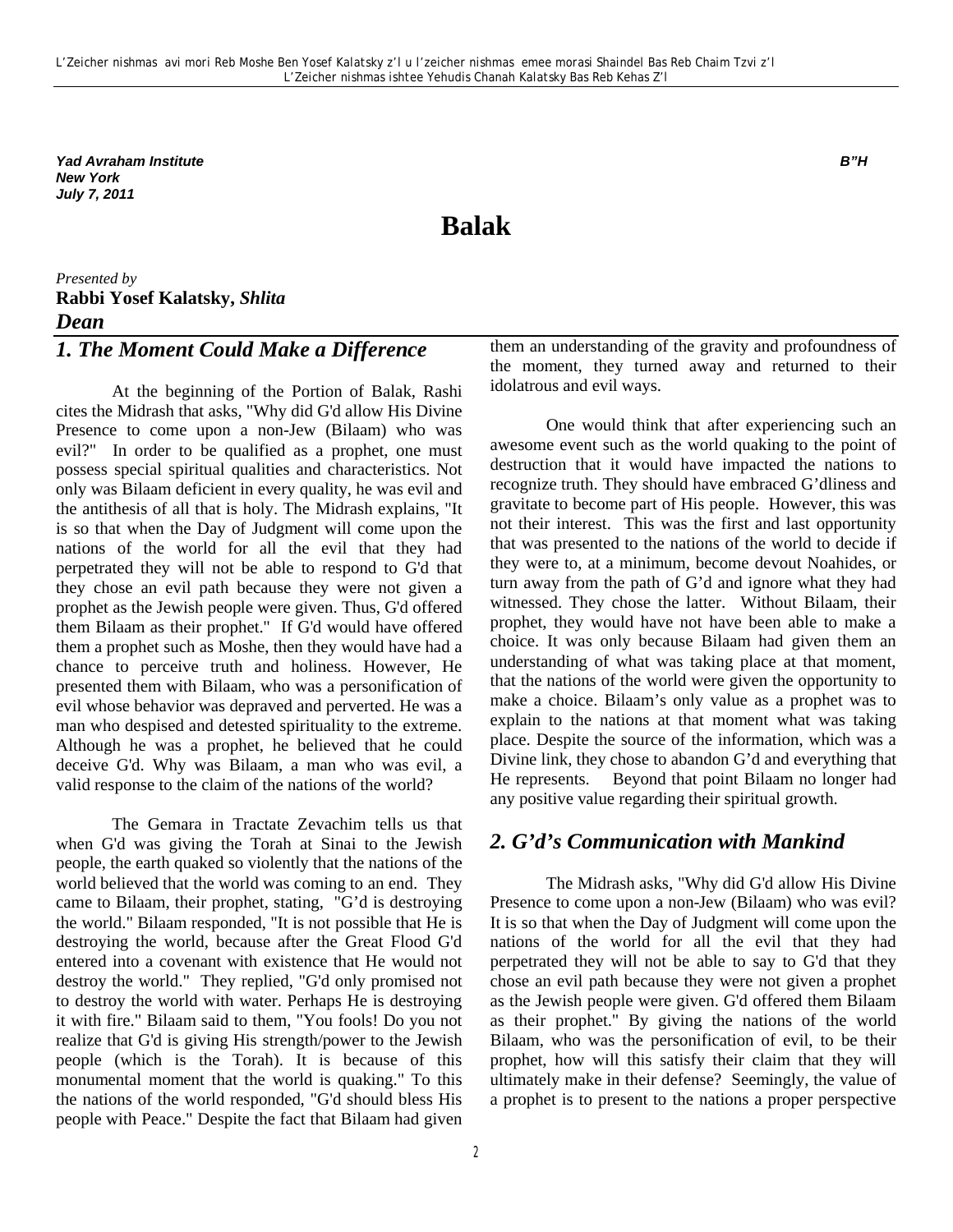in order to allow them to choose the correct path. This was not the case with Bilaam.

Rambam in the Thirteen Tenets of Belief writes, "I believe with absolute faith that all the words of the prophets are true." This is a fundamental of Jewish belief. If an individual is established as a prophet, when he speaks in the Name of G'd, it must be accepted as the true words of the Omnipotent One. Another of the Tenets states that the prophecy of Moshe was true and that he was the father of all prophets, both those who preceded him and those who followed him. It is necessary to believe that the words of the prophets are true because G'd had created existence with a purpose and objective. Without G'd communicating to mankind his objective, man would have no inkling of His Will. It would be absurd to say that G'd created such a magnificent creation with a specific purpose and He left it in the hands of man to come upon His purpose without assistance. It is therefore compelling to say that G'd definitely communicated His Will to man through prophecy. One must believe that Moshe was the greatest of all prophets because it was through him that G'd had communicated the Torah to the Jewish people. If Moshe would not be accepted as the ultimate prophet, the Torah itself would no longer be immutable. It could be contradicted by others who claim to speak in the Name of G'd. The authenticity and immutability of Torah is based on this principle.

If G'd did not provide a prophet to the nations of the world, they could say that G'd had abandoned them and left their choices to chance. If in fact G'd would want them to live as proper Noahides there would be a line of communication to them through a prophet. Therefore, their claim at the end of time that they were not given a prophet would be justified. By giving them Bilaam, although he personally was evil and had no relevance to holiness or directing them along a righteous path, G'd provided him as the prophet for the nations. Thus, He revealed his interest in them. If Bilaam were to communicate concepts and principles that seem to be contrary to truth and goodness, they have a right to reject his teachings.

Since the destruction of the First Temple, there is no longer have prophecy. The era of prophecy came to an end with the building of the Second Temple. Nevertheless, the Jewish people were given the Torah, Written and Oral, which is the eternal Word of G'd that was transmitted through Moshe. It is the guideline and prescription for the Jewish people to live their lives until the end of time. Every conceivable issue relating to the spiritual and

physical is determined through the Torah's perspective. Those individuals who are classified as Torah sages, because of their immersion and continuous involvement in Torah, become spiritualized through its study. Consequently, because of their advanced spiritual orientation, they are endowed with a sense and level of clarity to process all aspects of life to conform with Torah. These individuals are known to possess "*Daas Torah."* Their minds and senses are imbued with Torah perspective.

#### *3. The Lethal Eye of Bilaam*

Bilaam, the prophet of the nations of the world, was commissioned by Balak to curse the Jewish people to bring about their destruction. G'd initially said to him, **"You shall not go with them (the agents of Balak)! You shall not curse the people for they are blessed!"** Sforno explains, "G'd said to Bilaam, 'You shall not go with Balak's agents even if you do not intend to curse the Jewish people because when you will gaze upon them you will do so with an evil eye. As the Gemara in Tractate Berachos tells us that when Reb Shaishes had gazed upon a heretic, he became a heap of bones. G'd did not want the Jewish people to be subject to his evil eye."

The Gemara tells us that after Reb Shimon Bar Yochai had spoken critically about the Roman Empire, an individual who had heard his position shared it with another. As a result of this, it came to the attention of the Roman authorities. They ruled that Reb Shimon Bar Yochai must be put to death. Reb Shimon Bar Yochai and his son needed to flee and hide in a cave for thirteen years as fugitives. After this time had elapsed a heavenly voice called to Reb Shimon Bar Yochai and told him to return. He subsequently came upon the individual who had shared his position with another. Reb Shimon Bar Yochai said to him in amazement, "It is a wonder that you are still alive!" upon saying this he became a heap of bones.

The Gemara in Tractate Bava Kama tells us that Rav Kahana, who was one of the leading Torah Sages in Babylon had fled to Jerusalem as a fugitive from the Persian government. He was invited by Raish Lakish, the disciple of Reb Yochanon to attend his Torah lecture. Rav Kahana had demonstrated his Torah greatness by refuting many of the positions of Reb Yochanon. Reb Yochanon, who was at this time in an advanced age was unable to see because his eye lashes had grown over his eyes. He asked two of his students to lift his eye lashes to be able to gaze upon this exceptional Torah sage. When he looked upon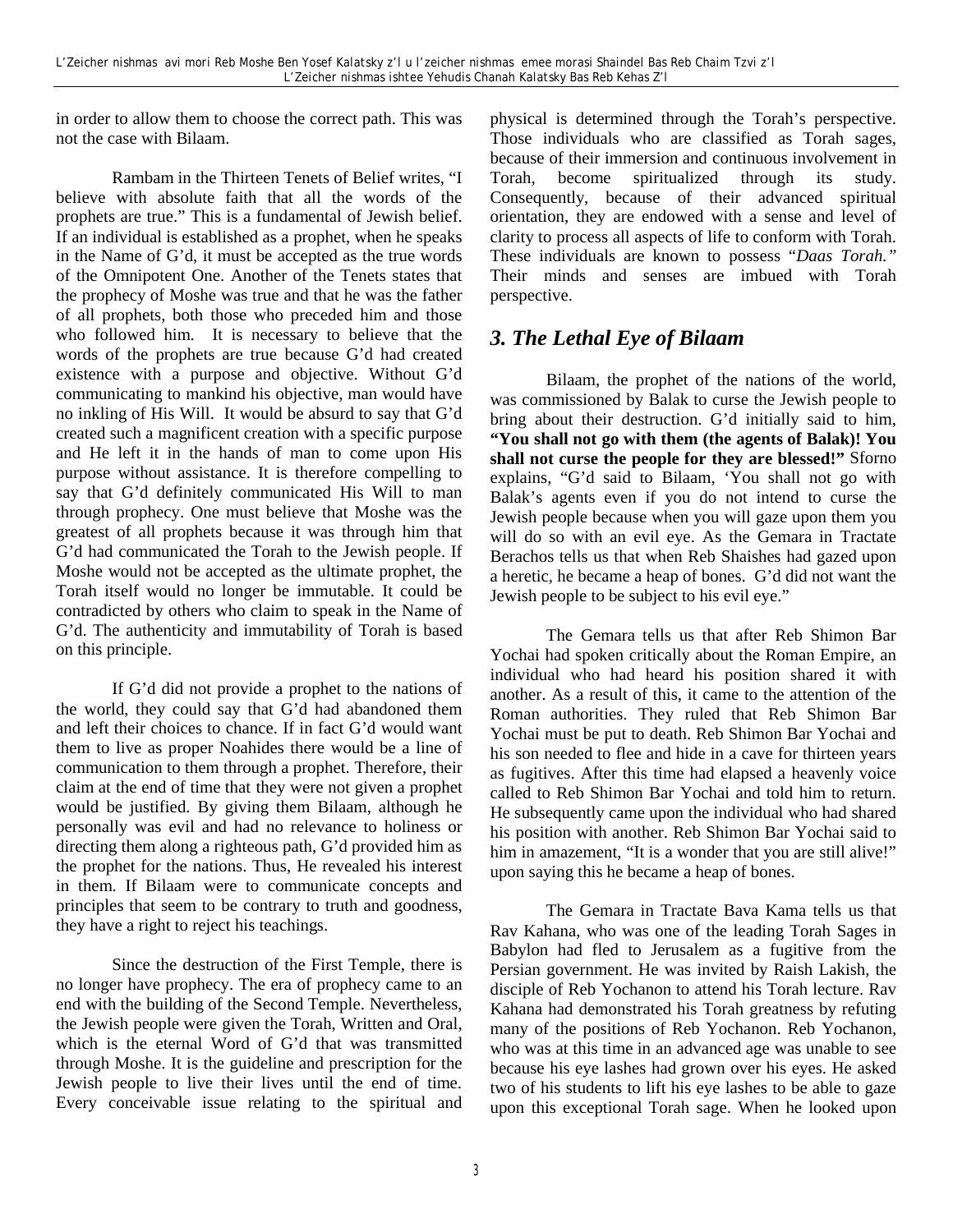him, it appeared that Rav Kahana was smirking at him. When Reb Yochanon had seen this, he was taken aback and offended. Consequently, Rav Kahana died. It was later revealed that Reb Yochanon's understanding of what had taken place was incorrect. It was only because Rav Kahana had a deformity of the lip that it appeared that he was smirking. Rabbeinu Bachya explains, "Rav Kahana's passing is not due to the evil eye given to him by Reb Yochanon. Because of Reb Yochanon's level of purity and spiritual dimension this was not possible. Rather Rav Kahana's passing was due to Reb Yochanon having a lapse in Torah thoughts. Reb Yochanon during his entire life was never distracted from Torah. Because of this misunderstanding Reb Yochanon had a lapse in Torah thought and thus Rav Kahana was to be culpable." Despite the fact that Rav Kahana was a victim of a misunderstanding, he was nevertheless the cause of Reb Yochanon's lapse of Torah thought. The basis of culpability is "G'd brings culpability to the hands of those who are not worthy."

The Torah tells us that there was great strife between Sarah, our Matriarch and Hagar her maidservant. When Hagar was given to Avraham as a wife, she soon conceived. After conceiving she began treating Sarah with a degree of disrespect. The basis for this insubordination to her mistress was that although Sarah had been married to Avraham for many years, she was not able to conceive. If in fact Sarah was as holy as she appeared to be, why did G'd deny her a child. It was evident to Hagar that her persona of holiness was only a façade. Chazal tell us that Sarah had given Hagar the evil eye, thus causing her to miscarry. We see that there are many instances in which the holiest of people can give an evil eye in a particular circumstance. The evil eye does not necessarily emanate from any spiritual impurity possessed by the individual.

We see that even the holiest and most spiritual person when he focuses on an element that is perceived as evil, he can give that individual the evil eye. King David writes in Psalms, "I despite those who hate You…" Reb Shaishes had gazed upon a heretic, who was evil. Because of the disdain that Reb Shaishes had for the heretic, the evil eye caused him to become a heap of bones. Reb Shimon Bar Yochai, suffered for many years as a result of the irresponsibility and carelessness of an individual. When Reb Shimon Bar Yochai saw him, he focused upon the injustice that he had endured as a result of his actions. This caused him to become a heap of bones. When Reb Yochanon believed that Rav Kahana was smirking at him, it was not something that would be classified as evil. If this

is so then why did Rav Kahana die? It was because it was the first time in Reb Yochanon's life that he became distracted from Torah thought. When Sarah, our Matriarch saw that Hagar was undermining her position as the Matriarch and discrediting her as a devout woman, it indicated a negative aspect in her being. She thus gazed upon her with a negative eye that caused her to miscarry.

Bilaam's evil eye was the most lethal. It was able to uproot and destroy a nation. It was because his essence was evil. He thus saw the Jewish people, who represent holiness and sanctity in the most negative context. G'd therefore commanded him not to accompany the agents of Balak to see the Jewish people, regardless of his intent to not to curse them.

#### *4. Understanding the Connotation of Dust*

The Torah states when Bilaam had gone to bless the Jewish people he said, **"Who has counted the dust of Yaakov or numbered a quarter of Israel?..."** Bilaam did not initially intend to bless the Jewish people, but rather, his evil eye was attempting to find an entry point through which he could curse them. Ohr HaChaim HaKadosh explains, "This evil one, through his cunningness and guile was trying to find a way to bring harm upon the Jewish people. He was trying to find a point of vulnerability. He had initially mentioned the holy Patriarchs, who were the foundation of the Jewish people to impart some level of impurity upon their beginnings. When he realized that he could not, he tried to quantify and measure the Jewish people so that they should be susceptible to his evil eye. (The Jewish people are not permitted to count themselves. When a census must be taken, it is only through the halfsilver coin (*machtiz hashekel)*). As Chazal tell us, 'Blessing only comes upon something that is not measured, weighed or counted.' Therefore, the evil one attempted to quantify them in order to undermine their existence. However, he was not able to do so. Thus he said, '**Who has counted the dust of Yaakov…**' The Torah tells us that the Jewish people are compared to dust as it states regarding the blessing that G'd had given to Avraham, our Patriarch, **'Your offspring shall be as the dust of the earth….'** Although this blessing was given to Avraham, it did not come to fruition until Yaakov. This is the reason the verse states, **'…the dust of Yaakov**.'"

Just as dust cannot be counted, measured, or quantified to any degree, so too the Jewish people cannot. If in fact the blessing was given to Avraham, why was it not fulfilled until Yaakov? Although Avraham only had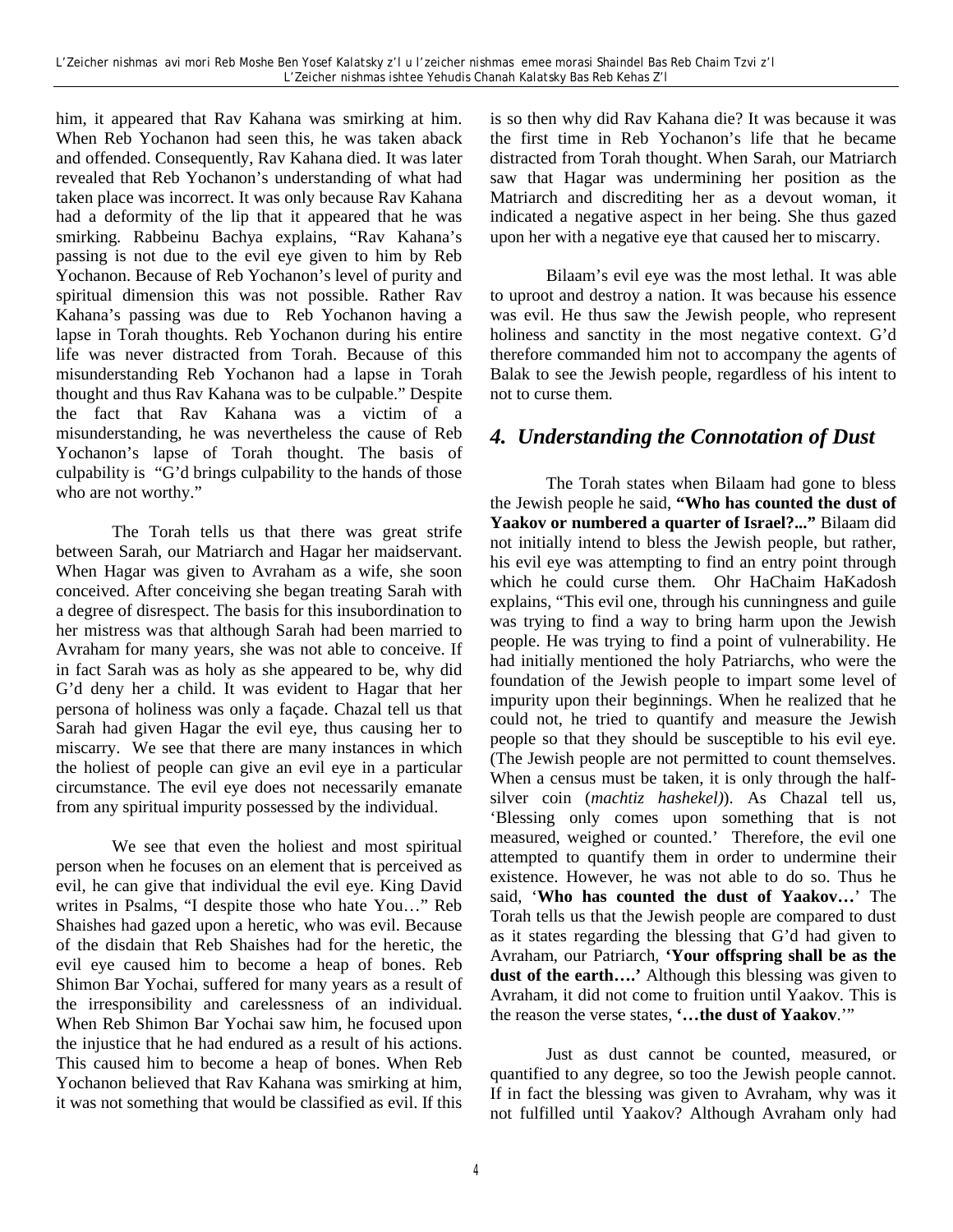fathered Yitzchak, which is one individual, the Torah tells us that Yaakov went down to Egypt with seventy individuals. Relative to an infinite and unquantifiable number, Yaakov had no greater relevance to "dust" than Avraham. If so, why did the blessing only manifest itself with Yaakov?

Anything that exists is quantifiable. In contrast, G'd is and His Wisdom are unquantifiable. The Torah, being G'd's Wisdom is unlimited and infinite. Although all of the Patriarchs were uniquely spiritual, Yaakov was the only Patriarch that embodied and personified the Torah. As the verse refers to him, **"The perfect man, who dwelt in the tent (of Torah)."** Therefore, the blessing that G'd had given to Avraham manifested itself only with Yaakov because he was the Patriarch that had relevance to the infinite. This is the reason Chazal tell us that Yaakov was the most special of the Patriarchs.

The Gemara in Tractate Bava Metzia tells us that there are three instances in which one is permitted to alter the truth. One of those circumstances is, if one is asked, "Is it true that you have studied so many tractates?" One is permitted to alter the truth in order not reveal the extent of his Torah knowledge. The Commentators explain that it is because of modesty/humility that one is permitted to answer in this manner. However, with the understanding that Torah is something that is unlimited and not quantifiable, if one were to quantify his Torah knowledge by answering the question truthfully, it would impact negatively upon the spiritual value of his Torah. Although one has in fact studied a specific and measurable amount of Torah, the innate value of that is unlimited. Thus, by quantifying it, one would put limitation upon something that is not limited– thereby diminishing the truthfulness of its essence. Therefore, one is permitted to alter the truth.

The Torah states, "If you toil in My Torah you will merit all blessing." What is does "toil" connote? It is one's unlimited dedication to the study of Torah itself. One can only merit the Torah and its blessing when one's involvement in the unlimited is itself at an unlimited level. With this we can understand the Gemara in Tractate Megillah which states, "If you have toiled and come upon it (Torah), you can believe it. If you did not toil and came upon it, do not believe it." One can only come upon Torah, which is infinite, if one is selflessly committed to it. Therefore, only the one who truly toils can come upon its truth.

#### *5. Seeing G'd as He Wants to Be Seen (From Chukas)*

The Torah tells us that after Miriam had passed away, the living wellspring that had provided water for the Jewish people in the desert ceased. The Jewish people, seeing that they were without water complained to Moshe. The Torah states, **"The glory of Hashem appeared to them. Hashem spoke to Moshe saying, 'Take your staff and gather the assembly…and speak to the rock before their eyes and it shall give its water.'"** The Torah continues, **"Moshe said to the Jewish people, 'Listen now, O rebels, shall we bring forth water from this rock?' Then Moshe raised his arm and struck the rock**  with his staff..." Because Moshe had struck the rock rather than speaking to it as G'd had commanded him, G'd said to Moshe and Aaron, **"Because you did not believe in Me to sanctify Me in the eyes of the Children of Israel, you will not bring this congregation into the Land that I have given them."** Thus, G'd decreed that Moshe will pass away before the Jewish people enter into the Promised Land because he did not follow His command. What precipitated Moshe's failing regarding the rock?

Rabbeinu Yonah explains that because Moshe had referred to the Jewish people as "rebels", he was punished. By addressing G'd's Chosen People in a unbecoming manner, he forfeited his right to enter into the Land with them. Rashi in his commentary explains that Moshe was punished because he struck the rock rather than speaking to it as G'd had commanded him. Regardless of how Moshe extracted the water from the rock, the Jewish people were provided with water through a miracle from the Hand of G'd. G'd's Name was sanctified in either case- whether he spoke to the rock or struck it.

The Midrash states, "The Jewish people said to Moshe, 'You know how to extract water from a stone.' If Moshe were to request that the stone should give forth water it would do so. Moshe was in a quandary. If he were to listen to them and bring forth water from the stone as a result of their request, it would appear that he himself was the one responsible for extracting water from the stone. It would seem that he was the one who caused the miracle Moshe wanted that it should be clear that it was G'd who brought forth the water and not him. If they would perceive this incorrectly it would be a desecration of His Name."

The Gemara tells us that Reb Chanina Ben Dosa was traveling with his donkey loaded with bushels of